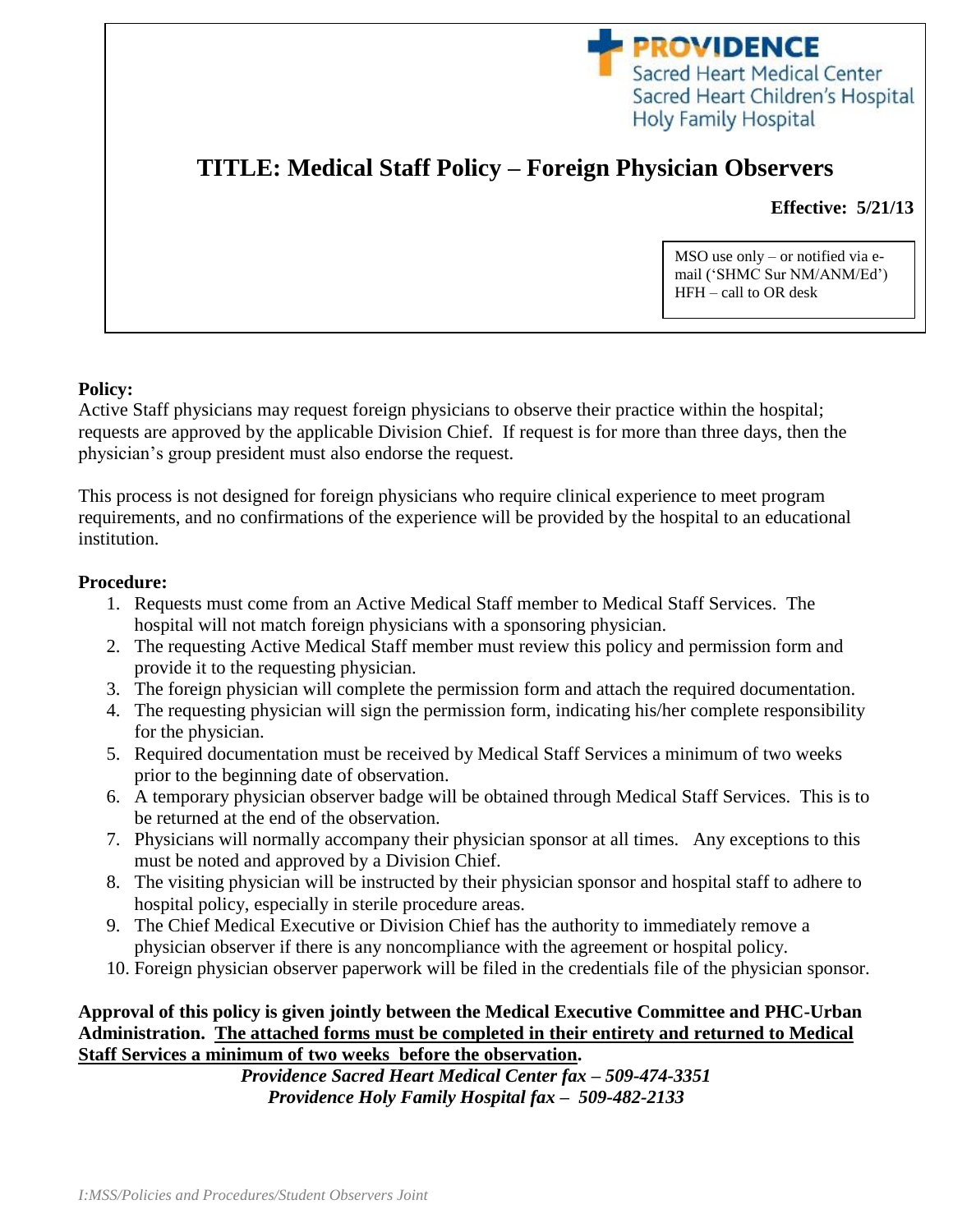## **Providence**

## **Sacred Heart Medical Center (PSHMC) and Holy Family Hospital (PHFH), Spokane, Washington**

## **Permission for Foreign Physician Observer**

Qualifications: Active Staff Physicians may request that foreign physicians be allowed to observe their practice within the facility. This process is not designed for physicians who require clinical experience to meet program requirements, and no confirmations of the experience will be provided by the hospital to an educational institution.

## **Request and agreement by observer:**

| I request permission to accompany my sponsoring physician, | to observe patient     |
|------------------------------------------------------------|------------------------|
| care for the following date/s:                             | at $\Box$ Sacred Heart |
| $\Box$ Holy Family                                         |                        |

\_\_\_\_\_\_\_\_\_\_\_\_\_\_\_\_\_\_\_\_\_\_\_\_\_\_\_\_\_\_\_\_ \_\_\_\_\_\_\_\_\_\_\_\_\_\_\_\_\_\_\_\_\_\_\_\_\_\_

- I have attached a copy of my foreign medical license.
- My current status at a University or hospital may be confirmed as noted:

(name of institution) (e-mail contact)

\_\_\_\_\_\_\_\_\_\_\_\_\_\_\_\_\_\_\_\_\_\_\_\_\_\_\_\_\_\_\_ \_\_\_\_\_\_\_\_\_\_\_\_\_\_\_\_\_\_\_\_\_\_\_\_\_\_ (name of institution) (e-mail contact)

- I understand I am limited to observation only.
- I understand my observation must be in the presence of my **physician sponsor** at all times. If any exception to this is proposed by my physician sponsor, s/he must note this below.
- I agree to follow the direction of my physician sponsor and the direction of other hospital staff in adhering to all hospital policies.
- **If observing in surgery or a sterile procedure area**, I will follow instruction from hospital nursing staff in addition to my physician sponsor regarding the sterile field.
- If observing in surgery, I will check in and out at the main desk.
- I have received training (attached) including the need to protect patient dignity, privacy, and confidentiality and am attaching this documentation.
- I understand that any access, use or disclosures of information, or violation of any policies and procedures related to confidentiality or use of information shall terminate my observer status and may result in civil and monetary penalties as directed by state and federal law.
- I understand that I will not use any computer while in the facility.
- If I am injured or exposed to infectious disease during this experience, I understand that I may receive health care services at the hospital but I will be responsible for all expenses associated with treatment.

I will obtain a temporary visitor/observer badge and wear it at all times I am in the facility.

Physician Observer Name: (*please print):* \_\_\_\_\_\_\_\_\_\_\_\_\_\_\_\_\_\_\_\_\_\_\_\_\_\_ Date: Signature/Physician Observer: e-mail: \_\_\_\_\_\_\_\_\_\_\_\_\_\_\_\_\_\_\_\_\_\_\_\_\_\_\_\_\_\_\_\_ Phone: \_\_\_\_\_\_\_\_\_\_\_\_\_\_\_\_\_\_\_

# **Obligation of physician sponsor:**

- I have reviewed this policy and process in detail.
- I take full responsibility to directly supervise this observer at all times while he or she is in the hospital. Any requested exceptions to this requirement are as noted: \_\_\_\_\_\_\_\_\_\_\_\_\_\_\_\_\_\_\_\_\_\_\_\_\_\_\_\_\_\_\_\_\_\_\_\_\_\_\_\_\_\_\_\_\_\_\_\_\_\_\_\_\_\_\_\_\_\_\_\_\_\_\_\_\_\_\_\_\_\_\_\_\_\_\_\_\_\_\_\_\_\_\_\_
- Supervision will include instruction and observance of all infection control and patient safety policies of the hospital, with particular observance of handwashing.
- I will obtain permission from patients for the observer to be present in all patient care areas. If the patient objects, the observer will not be allowed in the area.
- If observing a procedure requiring informed consent, the observer will be listed on the informed consent.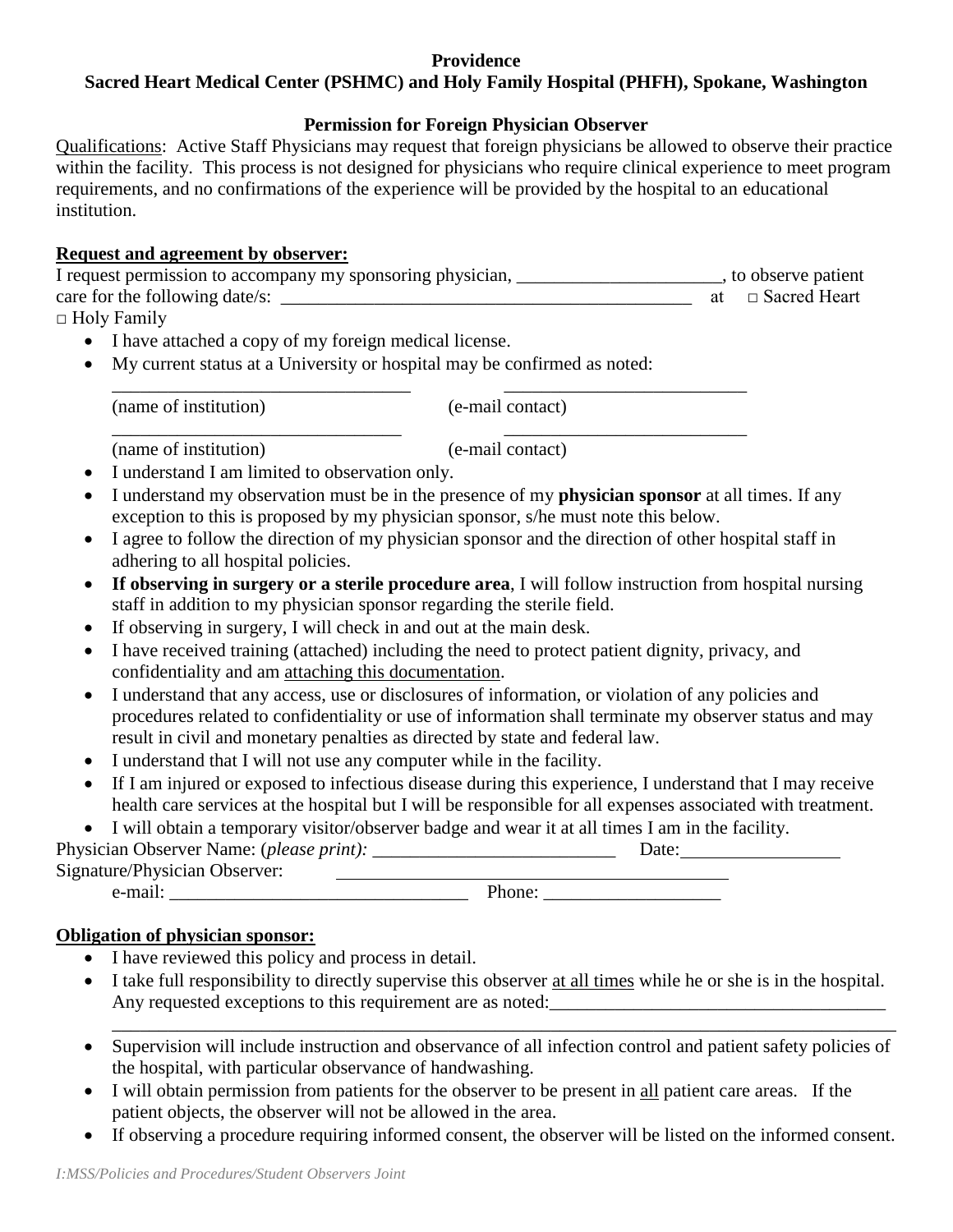I understand that I am financially and legally responsible for all actions of the observer while in the hospital.

|  |  | This observer $\Box$ will $\Box$ will not observe in the OR or procedural area. |
|--|--|---------------------------------------------------------------------------------|
|  |  |                                                                                 |

| Signature/Active Staff Physician Sponsor:                               | Date:        |  |
|-------------------------------------------------------------------------|--------------|--|
| Please also print name:                                                 |              |  |
| If observation more than three days, group president must also approve: |              |  |
| Signature/Group President:                                              | Date: $\_\_$ |  |
| Please also print name:                                                 |              |  |
| ---------------                                                         |              |  |
| Division Chief Approval:                                                | Date:        |  |
| CMO Approval:                                                           | - Date:      |  |

**Removal of Observer:** The Chief Medical Officer (CMO) or Division Chief has the authority to immediately remove an observer if there is any noncompliance with this agreement.

*2017 – added that if over 3 days the group president must approve.*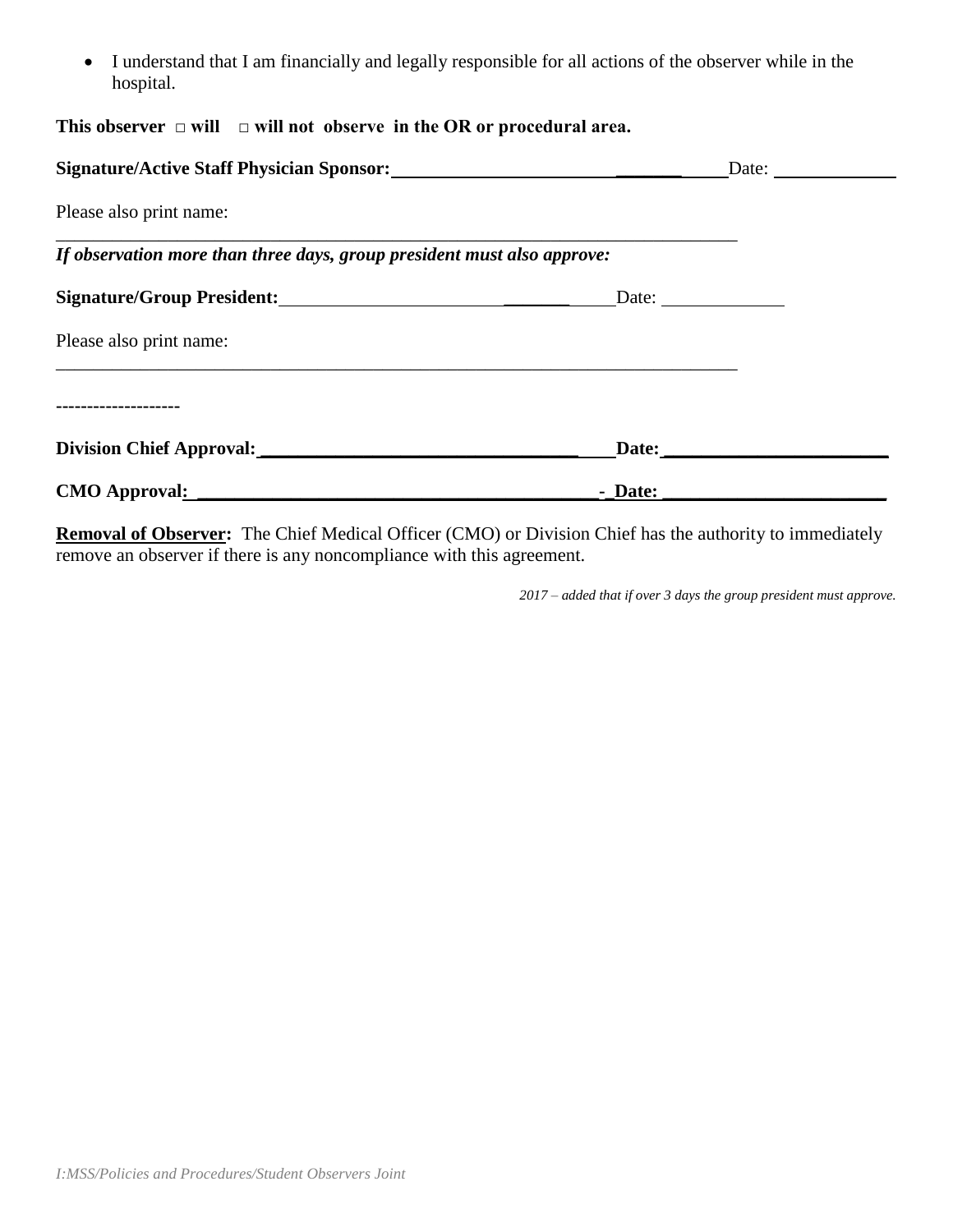**An Orientation to Integrity and Compliance (as an observer, you will not be given computer access; however, it is important for you to understand these Providence policies and the need for integrity, privacy and security of information)**

## **INTEGRITY**

Integrity includes the Providence Code of Conduct, Compliance, HIPAA Privacy and Security, and how we hold ourselves accountable in our daily work. Integrity means:

- ► Protecting Providence assets from misuse and abuse
- ► Making decisions and taking action consistent with our core values
- ► Understanding and complying with policies and standards
- ► Asking questions when we are unclear about something

Integrity is a commitment expected of each member of the Providence workforce.

### **HIPAA PRIVACY AND SECURITY**



HIPAA regulations give patients more access to and control over who accesses their healthcare information.

Access to protected health information (PHI) is a privilege, and is restricted on a need to know basis. If given permission to access PHI, you are only allowed to look at that information required to do your job. Viewing your own PHI or the records of family members and friends is prohibited unless you need the information to do your job or you have an appropriate authorization.

Limit your use or disclosure of healthcare information to the minimum necessary.

HIPAA also requires us to safeguard all healthcare information stored or communicated in any manner – oral, written, or electronic.

The following are examples of best practices:

- ► Do not leave patient data on computer screens
- ► Do not leave charts open on desks or counters
- ► Shred printed documents with patient data when you are done with them
- ► Avoid patient related discussions in public areas
- ► Avoid informal or casual discussions of patient situations which are not directly related to care.
- ► Do not leave voicemails or phone messages containing sensitive information
- ► Do not leave PHI in and around copier or fax machines
- ► Avoid inadvertent disclosures and take special care in semi-private situations
- ► Follow e-mail and fax policies for transmitting PHI to those with a need to know

## **COMPUTER NETWORK SECURITY**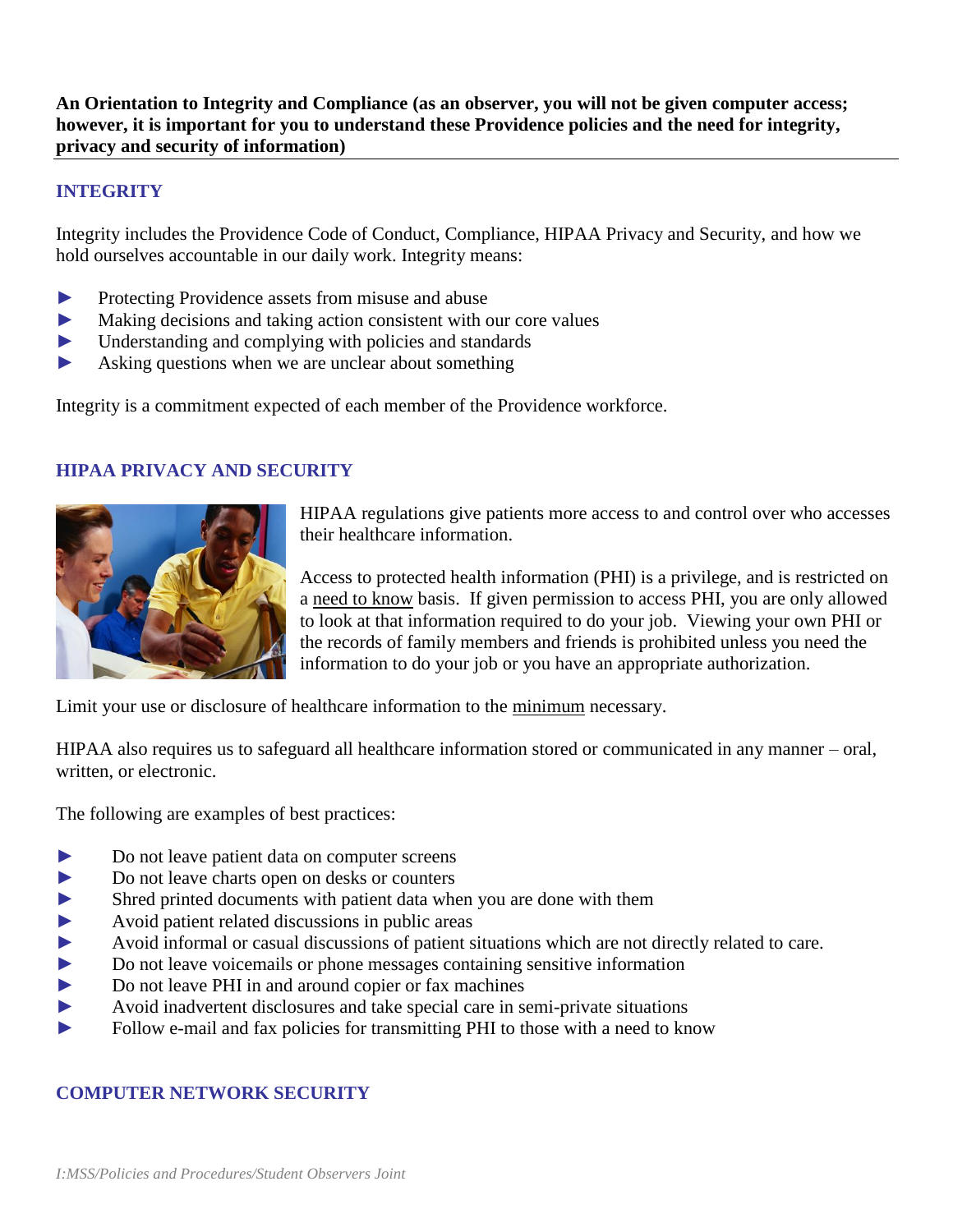Protecting the security of our computer networks is a key part of protecting patient privacy. Computer networks include portable laptops and other devices which may contain confidential information. Best practices include:

- ► Keeping your computer and voicemail passwords private
- ► Locking your PC when unattended (Ctrl Alt Delete | K)
- ► Installing a privacy guard to prevent others from seeing your computer screen
- ► Never downloading confidential information onto a home or non-Providence PC
- ► Storing portable devices and electronic media in a secure location
- ► Encrypting confidential data so data is not accessible if your laptop is lost or stolen

## **GIFTS**

Providence workforce members are expected to keep relationships with vendors and other third parties impartial, and to avoid acceptance of gifts or other items that do not comply with Providence gift standards. Gifts may be anything of value, including, but not limited to:

- ► Cash, gift certificates and gift cards
- $\blacktriangleright$  Meals, tips and gratuities
- $\blacktriangleright$  Tickets to events
- $\blacktriangleright$  Special favors
- $\blacktriangleright$  Discounts
- ► Free Services



Cash, gift certificates, gift cards, and any gift that is intended to influence your judgment and action may never be accepted. Accept gifts only when:

- $\triangleright$  They are of minimal value (under \$10) and are offered on an infrequent basis, or
- ► They provide a benefit to Providence, patients, or have legitimate education value.

Gifts should not exceed \$100 per person in value in a calendar year. This limit does not apply to gifts given to you from a Providence ministry.

When in doubt, direct the person offering the gift to a Providence foundation.

# **FRAUD AND ABUSE PREVENTION AND DETECTION**

Providence expects that those involved with creating and filing claims for payment for Providence services will only use true, complete and accurate information to make the claim.

Under the 2005 Deficit Reduction Act (DRA), an inaccurate Medicare, Medicaid, VA, Federal Employee Health Plan or Workers' Compensation claim could become a false claim. Examples of possible false claims include situations where someone knowingly:

- ► Bills for services that were not provided
- ► Bills for services that were not ordered by a physician
- ► Bills more than once for the same goods or services

"Knowingly" means a person: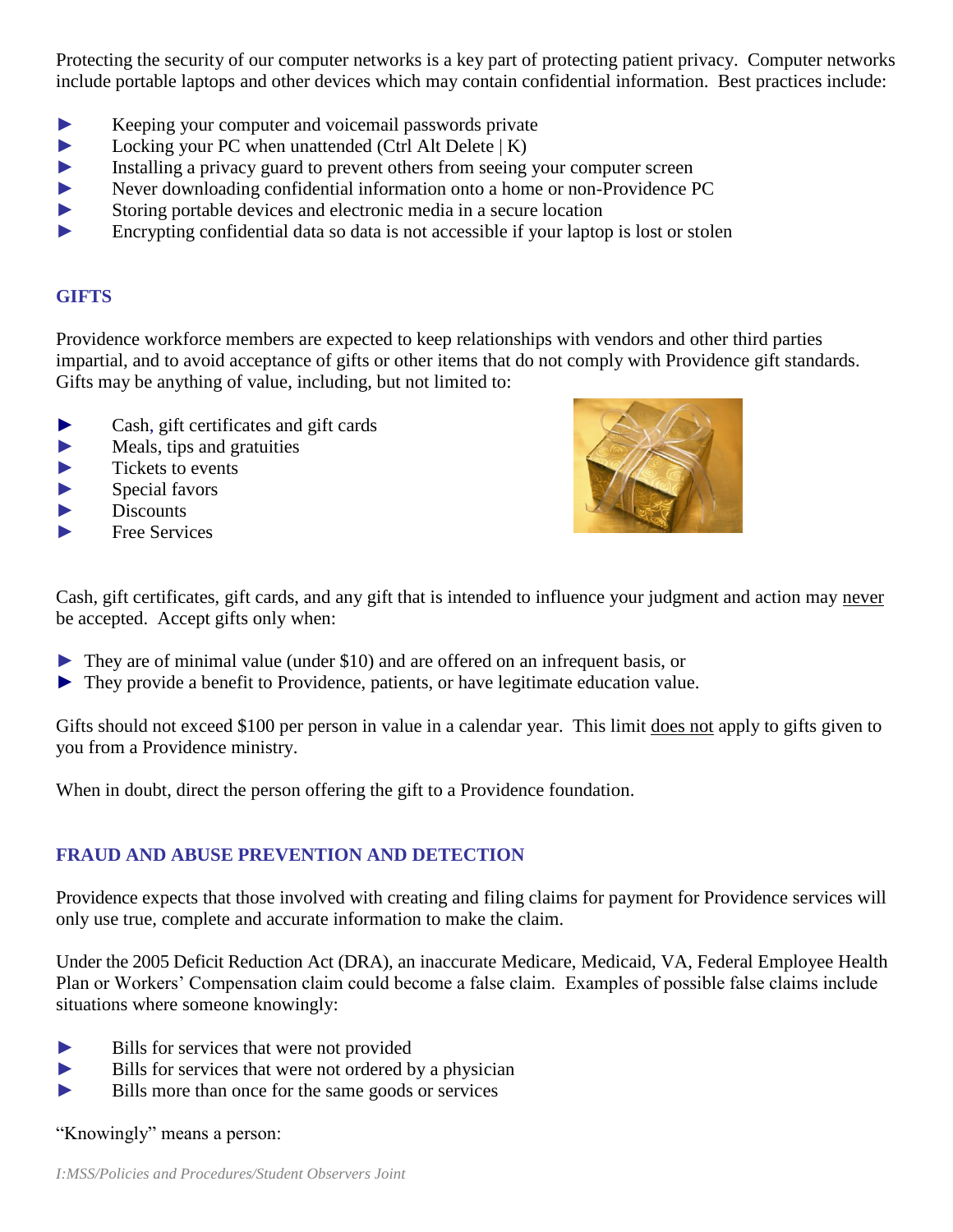- ► Knows the record or claim is false, or
- ► Seeks payment while ignoring whether or not the record or claim is false, or
- ► Seeks payment recklessly without caring whether or not the record or claim is false

A person with knowledge of a false claim can file a lawsuit in federal court and, in some cases, may receive a reward for bringing original information about a violation to the government's attention.

Penalties are severe for violating the False Claims Act –up to three times the value of the false claim, plus from \$5,500 to \$11,000 in fines per claim.

## **REPORTING FALSE CLAIMS, ISSUES AND CONCERNS**

Providence expects that concerns and issues that may be illegal or otherwise inappropriate will be reported promptly and that employees, agents, volunteers and contractors will be familiar with how to report.

Report incidents that can significantly impact licensure, certification for reimbursement or accreditation, may lead to a major legal claim, or can carry significant sanctions or fines in accordance with Providence's *Early Reporting Policy*.

Otherwise, use the Providence four-step reporting process:

- 1. Discuss with your immediate supervisor
- 2. Discuss with the next higher level manager
- 3. Contact the facility Integrity coordinator or Compliance and Privacy staff
- 4. Call the 24/7 Providence Integrity Line at (888) 294-8455

Retaliation for good faith reporting is prohibited under Providence's *Non-Retaliation Policy*.

*Policies are available on the Providence intranet under "System Integrity" or by contacting a local or regional integrity or compliance resource*